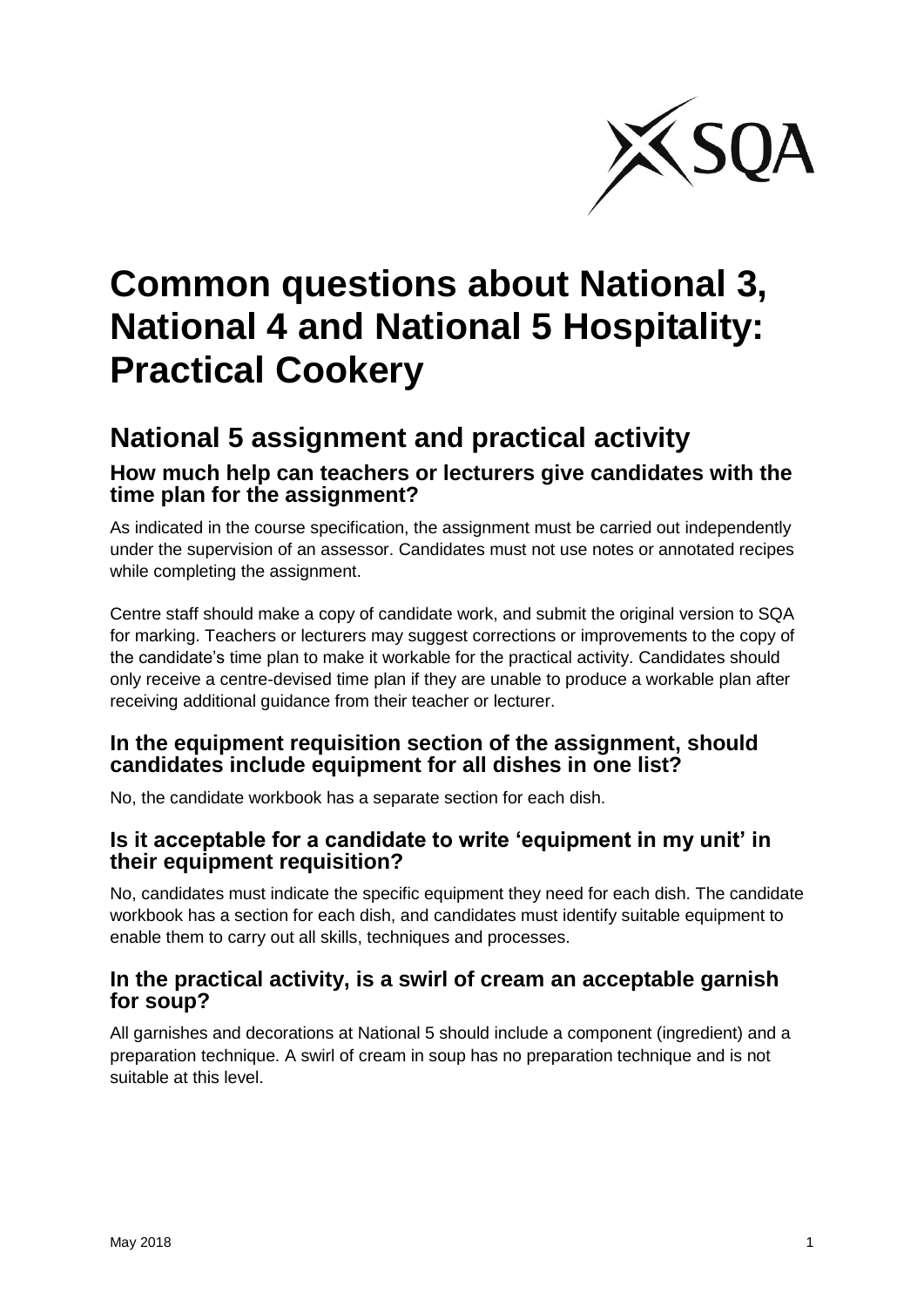# **National 5 question paper**

### **What dietary advice is acceptable for assessment purposes?**

The course specification states that the knowledge and application of 'current dietary advice' will be assessed. There is a lot of dietary advice that can be described as 'current'. Candidates can include any dietary advice from a creditable source in their responses.

# **National 3 and National 4 unit assessment**

#### **Can candidates prepare unit assessment dishes over a number of days or periods?**

For the *Cookery Skills, Techniques and Processes* unit, the dishes can be assessed individually, for example one on the first session and one on the second, because it is the candidate's ability to carry out the range of skills and processes that is being assessed.

The *Organisational Skills for Cooking* unit assesses the organisational skills required to prepare and cook two dishes in parallel. Both dishes must be assessed together. If it is not possible to assess this unit in one session, then it could be assessed in the following way:

- ◆ session one: prepare ingredients for both dishes
- ◆ session two: cook and serve both dishes

### **Are unit assessments carried out under examination conditions?**

Teachers or lecturers should refer to the assessment conditions section in the unit assessment support packs for individual unit assessment conditions.

### **Can unit assessment support packs be amended?**

All unit assessment support packs are produced in Word. This enables teachers or lecturers to alter the layout of the assessment to suit their candidates, for example to allow more space for candidate responses.

If the method used by candidates to provide evidence for the assessment standards is altered, however, then this change should be [prior verified](https://www.sqa.org.uk/sqa/74666.6219.html) by SQA.

### **Is it necessary to include a photograph of candidates' work?**

Good quality photographs can help clarify assessor judgments, and can be used in conjunction with a less detailed assessor comment. If a photograph is not available, then a detailed assessor comment, indicating where each assessment standard has been met is required. This could be on the candidate workbook or in the assessor's checklist of candidate attainment, copies of which can be found in the unit assessment support pack.

### **Is there a pass mark for National 4 units?**

Marks are not awarded in units. In order to pass any unit, including the National 4 added value unit, candidates must meet all assessment standards, as outlined in the third column of the judging evidence table in the unit assessment support pack. A candidate who fails to meet an assessment standard must be re-assessed in that assessment standard before they can achieve the unit.